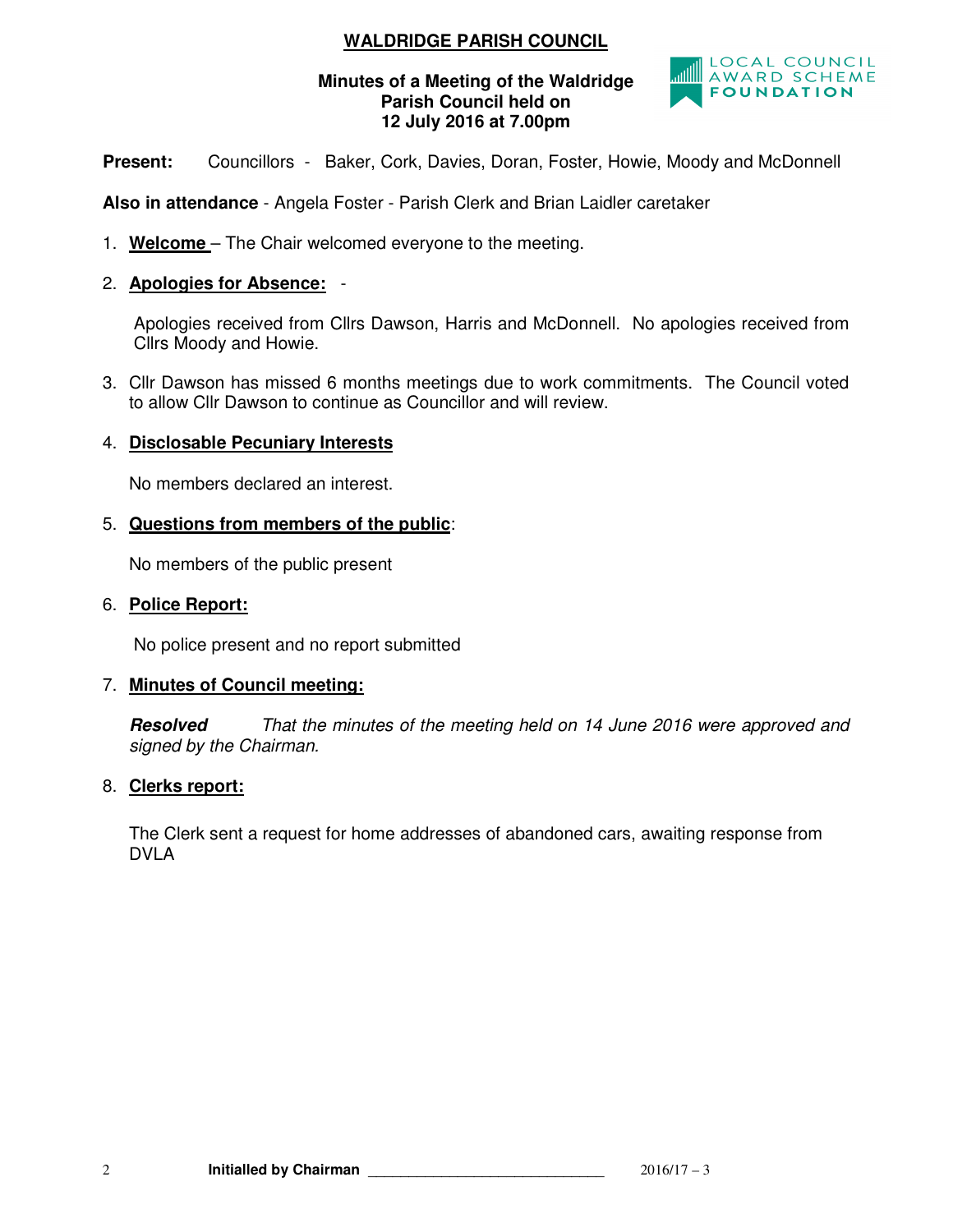#### 9. **Parish Matters and on-going items**

#### a) **Planning applications received**

DM/16/01502/FPA 12-13 Poplar Street Waldridge Chester-le-street DH2 3SE

Erection of two storey rear extension.

**Resolved:** To recommend approval

## b) **To consider any planning applications received after the agenda was published.**

DM/16/02103/FPA 25 Lilburn Close Chester-le-Street DH2 3TN

Single storey extension to side

**Resolved:** To recommend approval

## c) **County Councillors report –** Cllr Henig was not in attendance, but submitted her report

**Road safety -** Street lighting / Family Fun Day

**Local environment** - Nature trail project / Fell interpretation project

**Other** - Car parking scheme / Birch View playground / County Plan consultation / Rights of way issue / Road resurfacing

**Resolved:** Report noted.

d) **Funday -** All final arrangements were discussed

**Resolved:** Risk assessment approved, all arrangements agreed

## e) **Footpath at Poplar Street and state of other paths in Parish**

Tree roots lifting path at Poplar Street. Other paths need attention

**Resolved:** Clerk to check who is responsible for path, also path over grassed area at Poplar Street, as this is uneven. It was agreed to ask probation team to carry out work on clearing other paths around the Village.

#### f) **Quarterly accounts -** The Clerk distributed accounts for approval

**Resolved:** Cllr Doran signed the bank statement, reconciliation, budget and petty cash as a non signatory.

## g) **Fitness equipment / Millennium Green / goal posts / fun hoop monthly inspections –**

**Resolved:** Report noted, no issues raised. A request for a grease gun was agreed.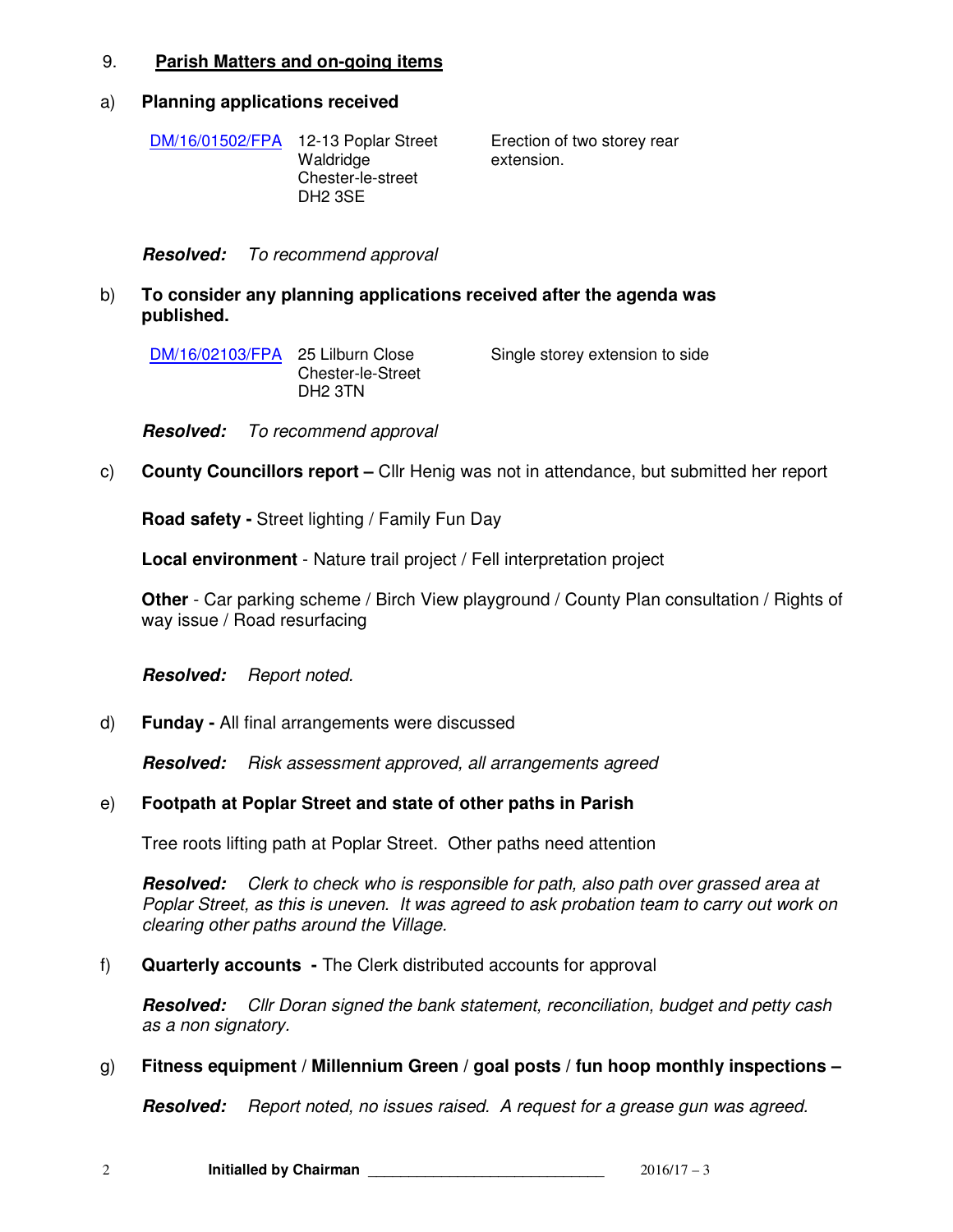h) **Cupboard** - A price for the cupboard has been sought for the kitchen - £74.90

**Resolved:** It was agreed to purchase cupboard

i) **Clippings -** The Clerk distributed the clippings for approval. Distribution list was amended to include new councillors**.** 

**Resolved:** It was agreed to go to print. The distribution list agreed

- j) **Timetable of events** CDALC forthcoming events (if any)
	- Finance training 8 September

**Resolved:** It was agreed to allow Clerk to attend

#### k) **Correspondence received**

- 1. Request from Durham Police to future funding for police car sponsorship
- 2. WW1 memorial, to discover if any paper memorial is available in the Parish

#### **Resolved:**

- 1. To await further correspondence from the police but agree in principal to sponsor police car.
- 2. Memorial is in village Hall, Clerk to pass details to the Scouts
- l) **Correspondence received after agenda published** (to note only)
	- Nothing received

## m) **Waldridge in Bloom working group update –**

• Cllr Cork gave an update. Best kept garden competition was discussed. Vandalism has taken place on some beds and plants stolen. Cllr Cork requested £50 to put on lunch for judges. More manpower is needed in future to continue with the planting.

**Resolved:** Report noted. It was agreed to allow £50

#### n) **AAP forum updates** –

Cllr Davies gave a brief outline to AAP meeting he has attended.

o) **Urgent issues for noting** (Clerk to use delegated powers if necessary) **and any items Councillors wish to agenda for next meeting**